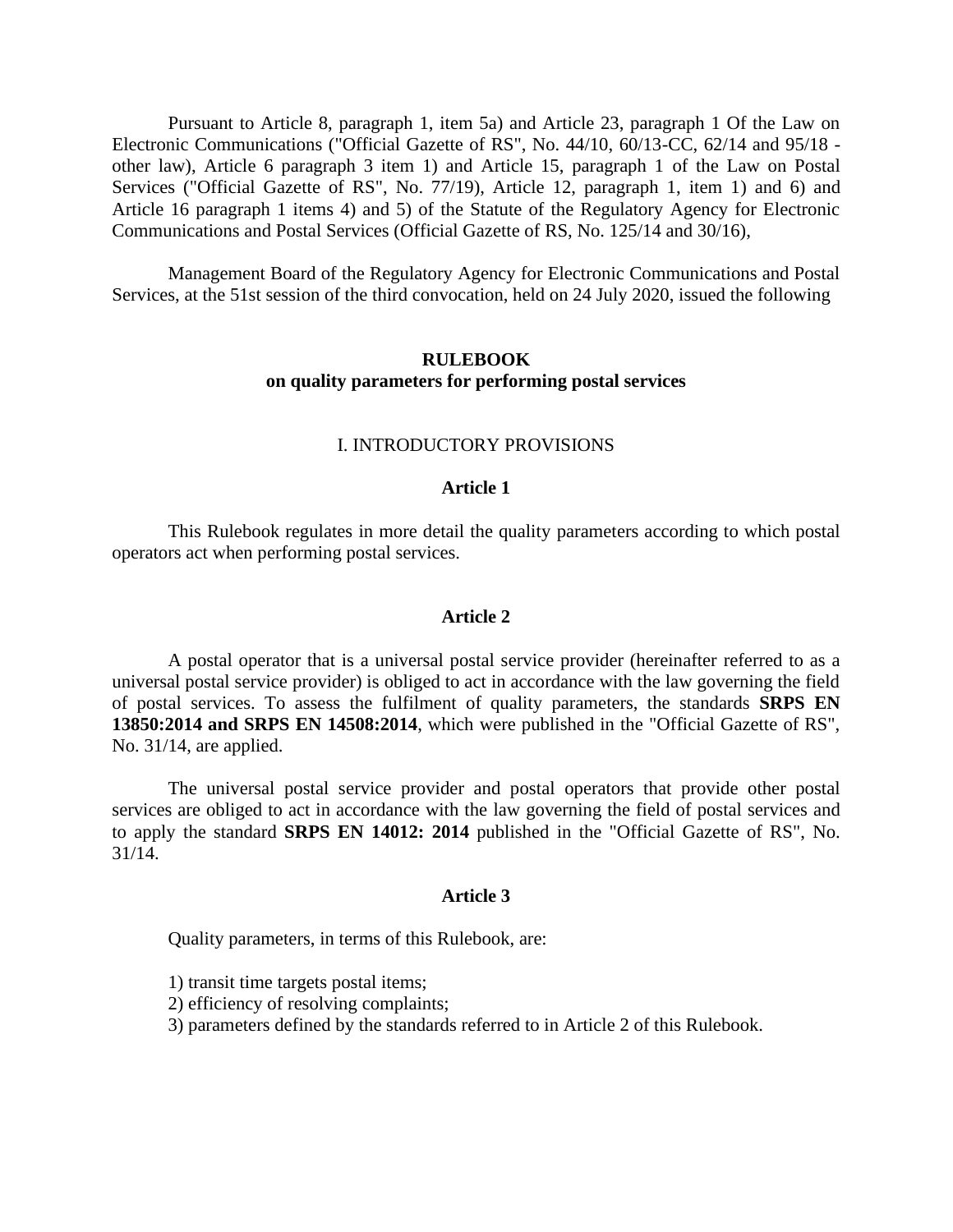#### II. TRANSIT TIME TARGETS FOR POSTAL ITEMS

### **Article 4**

The universal postal service provider is obliged to adhere to the transit time targets for and non-priority unrecorded letter-post items prescribed by the provisions of Art. 8, 9, 12 and 14 of this Rulebook.

Transit time targets for parcels are determined by Art. 10 and 13 of this Rulebook.

## **Article 5**

When measuring transit time targets, all postal items for which delivery was attempted are considered delivered.

Transit time targets for postal items in the field of universal postal service do not include:

- 1) time of posting of the postal item;
- 2) the day when the universal postal service provider does not deliver postal items;

3) non-working days, as well as days of state and religious holidays;

4) delay time due to force majeure.

### **Article 6**

The deadline for collection of items, which will be sent on the same day, must be specified in the premises of the universal postal service provider intended for service users.

Each letterbox must state the day and time of the last letterbox emptying.

The deadline for collection of a postal item and the time of the last emptying of the mailbox are defined by the universal postal service provider depending on the time of the last dispatch.

If the item has been collected after the deadline referred to in paragraph 1 of this Article, the time of posting of the postal item shall be considered the first day when the dispatch is organized.

If the letter-post item is inserted in the mailbox after the scheduled time of the last emptying, the time of posting is considered to be the first following day when the letterbox is emptied.

The internationally accepted codes J and D, respectively, indicate the time of posting of postal items.

#### **1. Transit time targets for postal items in internal postal traffic**

### **Article 7**

Transit time targets for postal items in internal postal traffic are calculated "from end to end", i.e. from collection to delivery.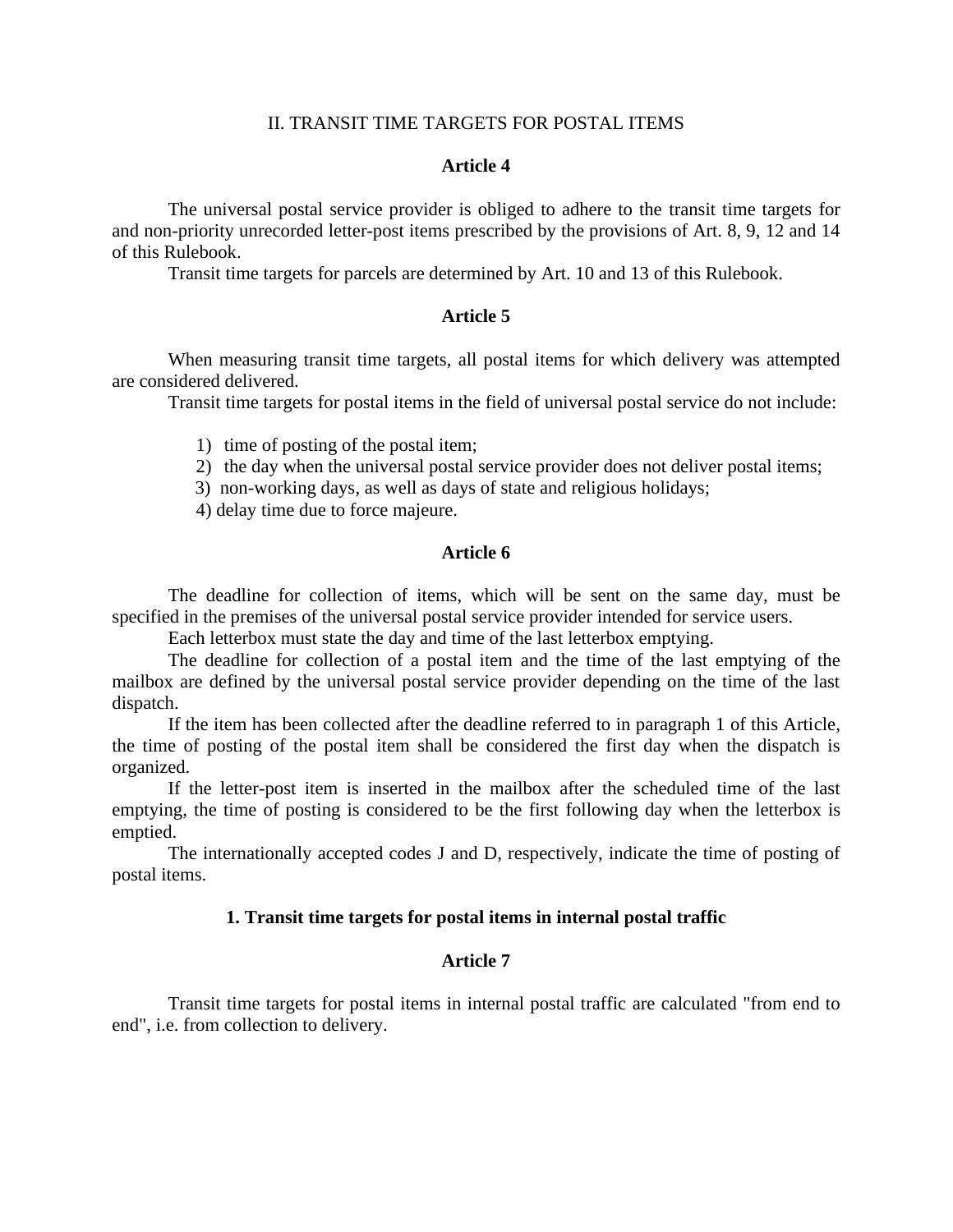# **a) Transit time targets for of priority unrecorded letter-post items in internal postal traffic**

# **Article 8**

In internal postal traffic, the results that must be achieved as a minimum quality within the transit time targets for priority unrecorded letter-post items are:

- 1) **D + 1** at least **85%**;
- 2) **D + 2** at least **90%**;
- 3) **D +3** at least **95%**;

The minimum quality with defined transit time targets for priority unrecorded letter-post items is achieved according to the dynamics given in Table 1.

*Table 1. Dynamics of realization of minimum quality for priority unrecorded items in national postal traffic*

| <b>Transit time targets</b> | 2021 | 2022 | 2023 |
|-----------------------------|------|------|------|
| $+C$                        | 80%  | 33%  | 85%  |
| D+2                         | 85%  | 88%  | 90%  |
| $J+$                        | 90%  | 93%  | 95%  |

If unrecorded letter-post items are not classified according to the system based on the transit time speed, for the purpose of analysing the transit time targets for letter-post items, it is assumed that the priority unrecorded letter-post items are all closed unrecorded letter-post items.

# **b) Transit time targets of non-priority unrecorded letter-post items in internal postal traffic**

# **Article 9**

The quality standards for the transit of non-priority unrecorded letter-post items in national postal traffic, which the universal postal service provider should meet, are the following:

- 1) **D + 2 at least 80%;**
- 2) **D +3 at least 85%;**
- **3) D + 2 at least 90%;**

Transit time targets of non-priority unrecorded letter-post items in national postal traffic sent by legal entities may be different, if it is defined by the contract.

# **c) Transit time targets for parcels in internal postal traffic**

# **Article 10**

The transit time targets for parcels in the field of universal postal service in internal postal traffic, which the universal postal service provider must meet, are as follows: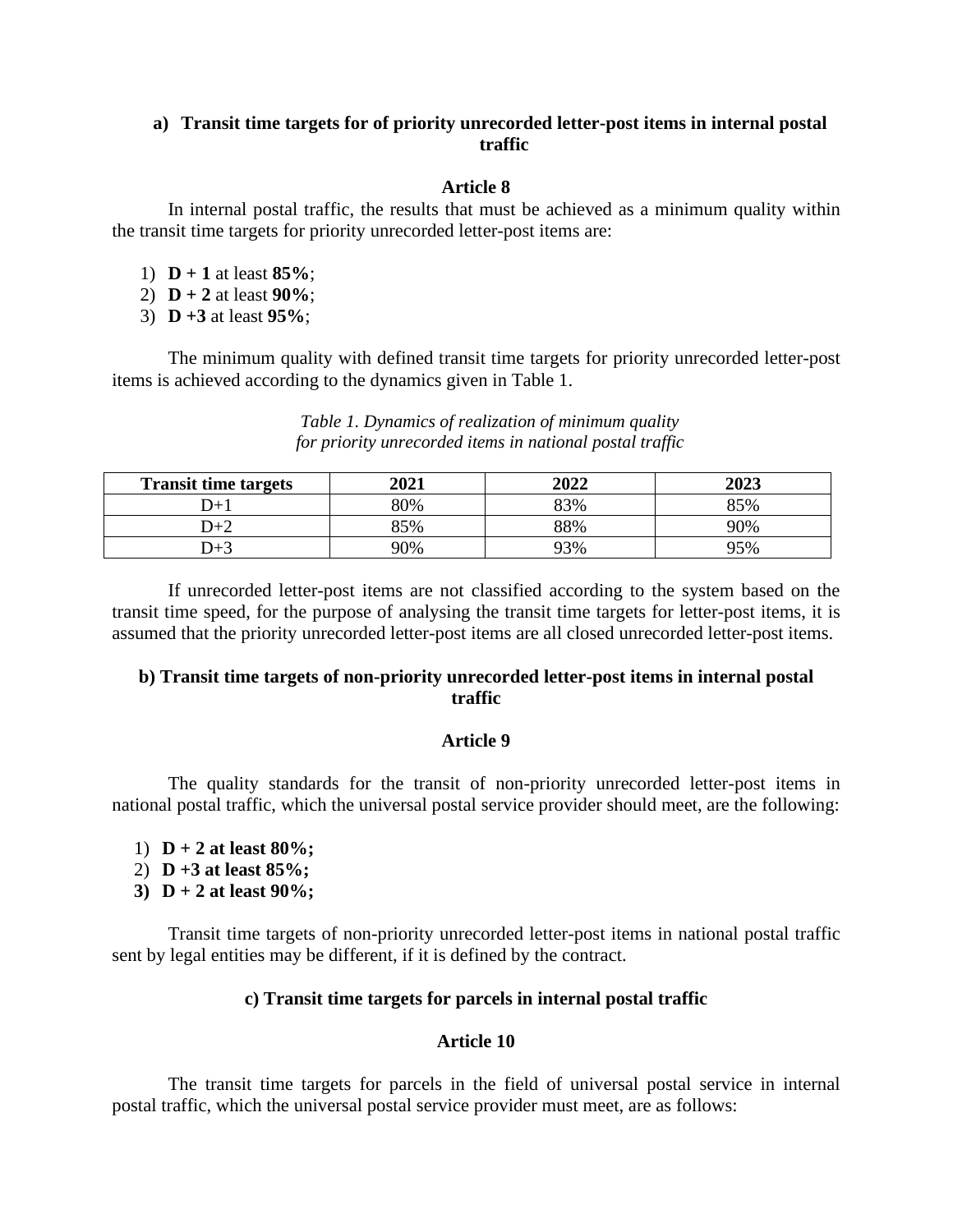- 1) **D + 2 at least 80%;**
- 2) **D +3 at least 90%;**
- 3) **D + 2 at least 95%;**

### **d) Targets for payment of postal money orders in internal postal traffic**

# **Article 11**

At least  $90\%$  of postal money orders must be paid within  $D + 1$ . In measuring transit time targets , all postal items for which delivery was attempted are considered delivered.

### **2. Transit time targets of postal items in international postal traffic**

# **a) Targets for delivery of priority unrecorded letter-post items in international incoming postal traffic**

### **Article 12**

In international postal traffic, priority unrecorded letter-post items are considered to be all unrecorded letter-post items marked: "priority", "priority", "first class", "airmail" and other unrecorded letter-post items for which air transportation is paid.

For priority unrecorded letter-post items in international postal traffic, the deadlines for delivery mean the deadlines from the moment of arrival at the office of exchange until delivery to the recipient.

The deadlines for the delivery of an inbound priority unrecorded letter-post item in international postal traffic, which the universal postal service provider must meet from the moment the item arrives at the office of exchange until delivery, are as follows:

- 1) **D + 1** at least **85%**;
- 2) **D + 2** at least **90%**;
- 3) **D +3** at least **95%**;

The minimum quality with defined deadlines for delivery of inbound priority unrecorded letter-post items in international postal traffic, which the universal postal service provider should meet from the moment the item arrives at the office of exchange until delivery is achieved according to the dynamics given in Table 2.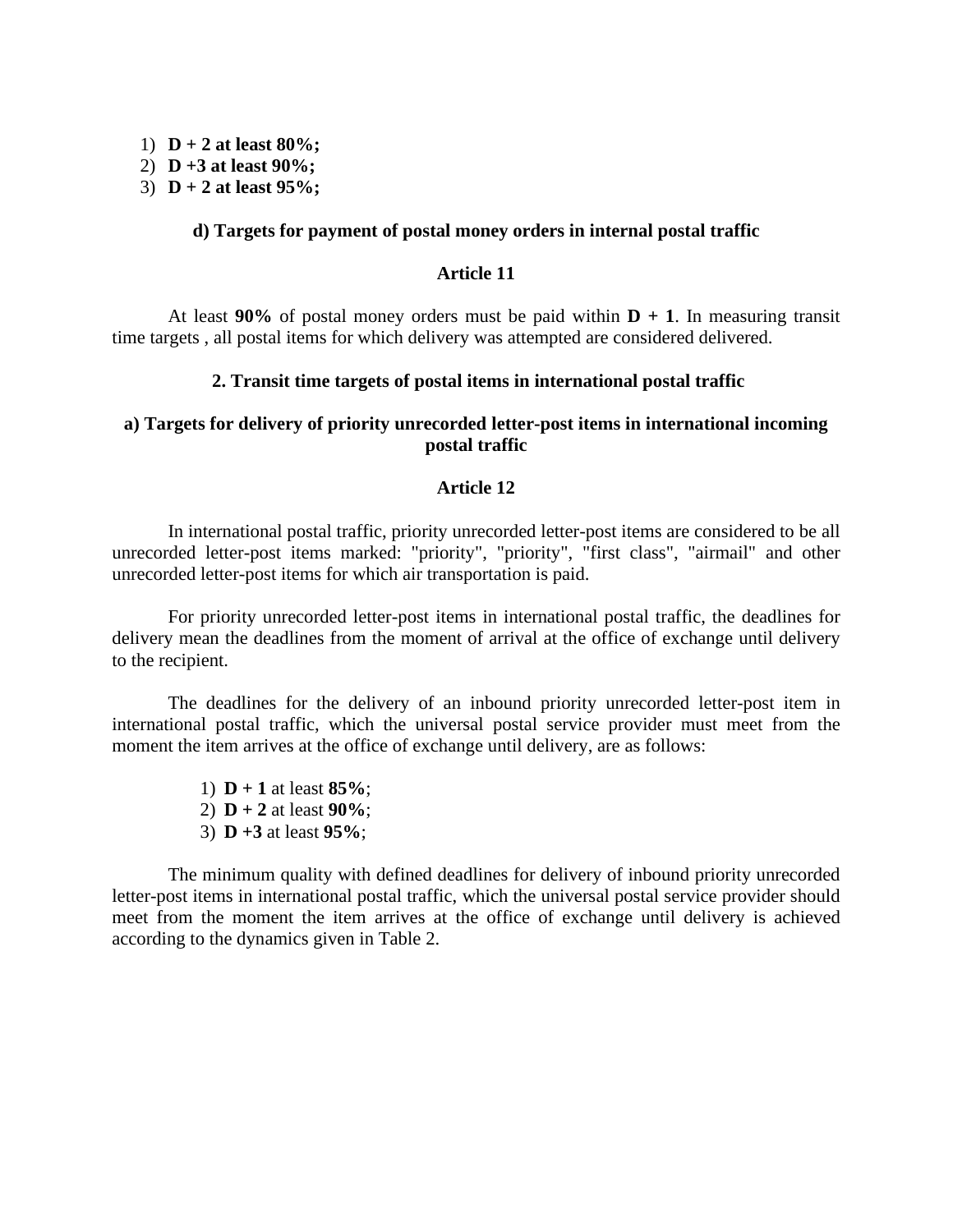*Table 2. Dynamics of realization of minimum quality for inbound priority unrecorded letter-post items in international postal traffic, which the universal postal service provider should fulfil from the moment of arrival of the item in the office of exchange until delivery*

| <b>Transit time targets</b> | 2021 | 2022 | 2023 |
|-----------------------------|------|------|------|
| $D+1$                       | 80%  | 83%  | 85%  |
| $D+2$                       | 85%  | 88%  | 90%  |
| $D+3$                       | 90%  | 93%  | 95%  |

# **b) Deadlines for delivery of inbound parcels in international postal traffic in the field of universal postal service**

# **Article 13**

Deadlines for delivery of an inbound parcel in international postal traffic in the field of universal postal service mean deadlines from the moment of arrival at the office of exchange until delivery to the recipient, not counting the time the parcel stayed at the customs.

The deadlines for the delivery of inbound parcels in international postal traffic in the field of universal postal service, which the universal postal service provider should achieve, are the following:

- 1) **D + 2 at least 80%;**
- 2) **D +3 at least 90%;**
- 3) **D + 2 at least 95%;**

# **c) End-to-end transit time targets for priority unrecorded letter-post items in international postal traffic**

# **Article 14**

For European countries, from collection to end-to-end delivery for priority unrecorded letter-post items, the deadlines given in Table 3 apply.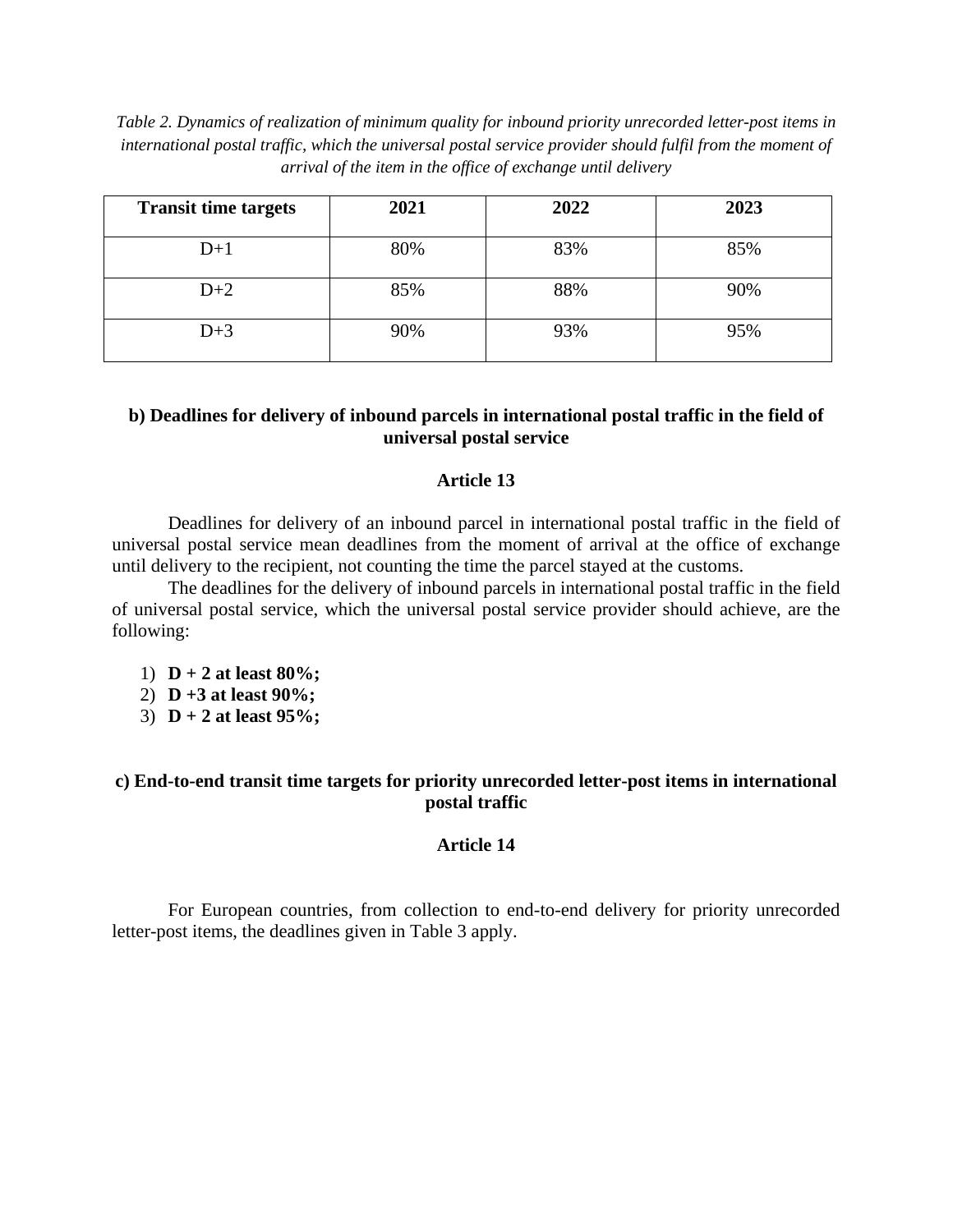| Table 3. Dynamics of realization of minimum quality for priority unrecorded letter-post items in |  |  |
|--------------------------------------------------------------------------------------------------|--|--|
| international postal traffic for European countries                                              |  |  |

| <b>Transit time targets</b> | 2021 | 2022 | 2023 |
|-----------------------------|------|------|------|
| $J+3$                       | 80%  | 83%  | 85%  |
| $_{\rm J+5}$                | 92%  | 95%  | 97%  |

For other countries of the world, international quality is measured within the framework of internationally recognized independent measurement systems organized by the Universal Postal Union and the International Postal Corporation. In accordance with the internationally recognized independent metering system, the universal postal service provider is obliged to adhere to the standard for priority unrecorded letter-post items  $J + 5$ , at least 80%.

### **3. Extension of transit time targets for areas exempted from five-day delivery**

#### **Article 15**

For postal items addressed to recipients in areas exempted from five-day delivery, all specified transit time targets regulated by the provisions of Art. 8-14 of this Rulebook are extended by one day.

In case of force majeure or emergency, the Regulatory Agency for Electronic Communications and Postal Services (hereinafter: the Agency) may, based on a reasoned request of the universal postal service provider, order that items exposed to force majeure or emergency be excluded from the calculation of deadlines for transfer of postal items.

### III. RESOLVING COMPLAINTS

## **Article 16**

The postal operator is obliged to take all organizational, technical-technological and personnel measures in order to ensure the inviolability of the secrecy of the contents of postal items, as well as all actions that will ensure that postal items are transferred from sender to recipient in a safe, secure and efficient manner.

The principle of inviolability of secrecy of the contents of postal items, letters and other means of communication may be violated only on the basis of a court decision, for reasons and in the manner prescribed by the law governing postal services.

### **Article 17**

The postal operator is obliged to provide users with an accessible and simple procedure for submitting complaints.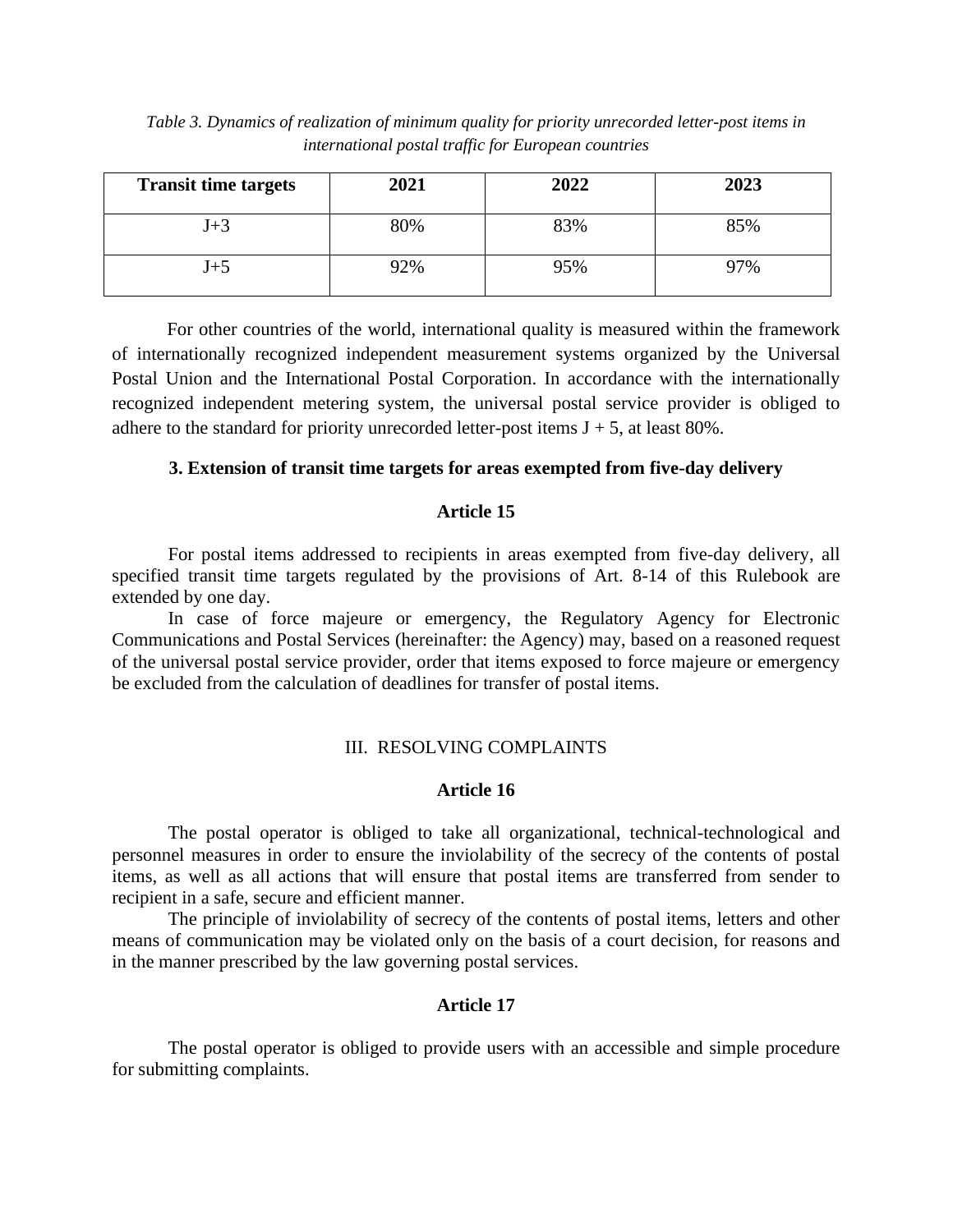The postal operator in the procedure of resolving complaints in the field of postal services shall fully apply the Serbian standard **SRPS EN 14012:2014**.

# IV. INVESTIGATION ON THE ACHIEVED LEVEL OF QUALITY OF UNIVERSAL POSTAL SERVICE AND REPORTING TO THE AGENCY

#### **Article 18**

The universal postal service provider is obliged to regularly compile and publish reports on the state of quality of the universal postal service.

The annual report on the state of quality of the universal postal service (hereinafter: the Annual Report), for the previous year, the universal postal service provider is obliged to submit to the Agency and publish on its website, no later than April 1 of the current year.

The annual report that is published and submitted to the Agency should be prepared in accordance with the adopted standards, specified in Article 2 of this Rulebook.

# ACTIVITIES OF THE AGENCY REGARDING THE QUALITY OF PERFORMING UNIVERSAL POSTAL SERVICE BY THE UNIVERSAL POSTAL SERVICE PROVIDER

### **Article 19**

The results obtained by measuring the quality of universal postal service provided by the universal postal service provider are analysed by the Agency.

The Agency may request additional information regarding the submitted Annual Report, as well as hire an independent auditor to verify the submitted data.

#### **Article 20**

The Agency shall conduct independent measurement of transit time targets for letter-post items, by engaging an independent organization in accordance with the provisions of this Rulebook and applicable standards.

The universal postal service provider is obliged to, at the request of the Agency, submit the characteristics of the flows of unrecorded letter-post items within the required target.

The request referred to in paragraph 2 of this Article includes geographical stratification, presentation of real flows of letter-post items, methods of payment of postage expressed as a percentage, as well as other data defined by standards, which are necessary for the Agency to harmonize the sample with the real state of postal flows, methods of payment and other characteristics of the flows of unrecorded letter-post items.

The Agency publishes the results obtained by independent measurement on its website.

## VI TRANSITIONAL AND FINAL PROVISIONS

### **Article 21**

Independent measurement of transit time targets for unrecorded letter-post items, regulated by the provision of Article 20, paragraph 1 of this Rulebook, shall be applied starting from 1 January 2021.